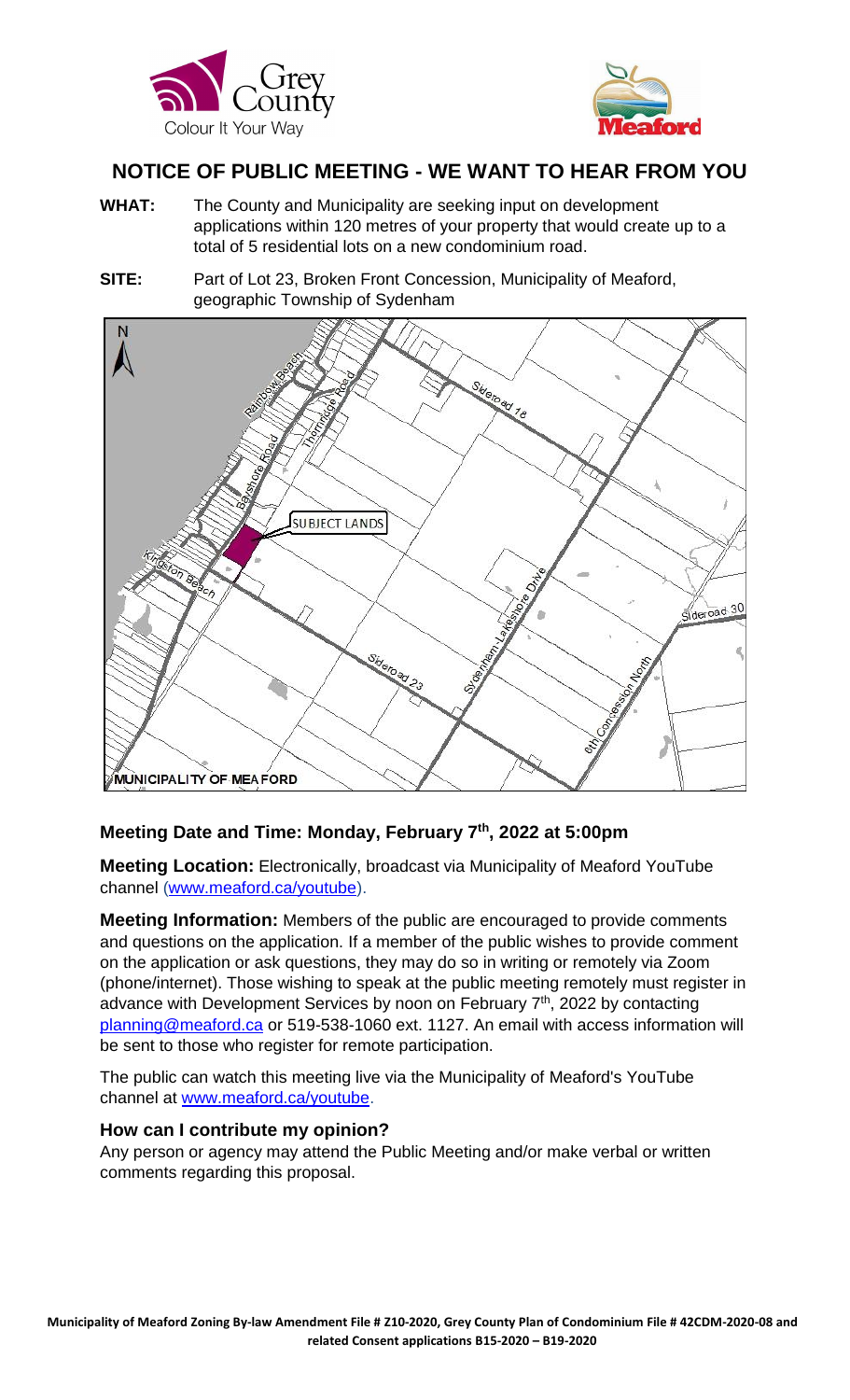



#### **How do I submit comments?**

Submit written comments or sign-up to be notified of a decision by mailing or contacting:

|                       | <b>Scott Taylor (Grey County</b><br><b>Planning Staff)</b>       |               | Helena Fascinato (Meaford Planning<br>Staff)                                 |
|-----------------------|------------------------------------------------------------------|---------------|------------------------------------------------------------------------------|
| $\blacktriangleright$ | County of Grey<br>595 9th Avenue East<br>Owen Sound, ON, N4K 3E3 |               | Municipality of Meaford<br>21 Trowbridge Street West<br>Meaford, ON, N4L 1A1 |
| $   \mathbf{Q}$       | scott.taylor@grey.ca                                             | $\bm{\omega}$ | hfascinato@meaford.ca                                                        |
|                       | 519-372-0219 ext. 1238                                           |               | 519-538-1060 ext. 1127                                                       |
|                       |                                                                  |               |                                                                              |

## **Request for information**

For information on the applications visit [https://www.grey.ca/planning](https://www.grey.ca/planning-development/planning-applications)[development/planning-applications](https://www.grey.ca/planning-development/planning-applications) or [https://www.meaford.ca/en/business](https://www.meaford.ca/en/business-development/current-developments.aspx)[development/current-developments.aspx](https://www.meaford.ca/en/business-development/current-developments.aspx)

**Please note that currently both Grey County and Municipality of Meaford Offices are currently closed to the public. Both offices are still receiving mail, and staff can be reached via phone or email.**

## **What is being proposed through the applications?**

The County has received a plan of condominium application, known as the McCullough condominium (County file number 42CDM-2020-08) to create a condominium road for 5 new single detached dwellings. This new condominium road would have access off Sideroad 23. Servicing to the proposed dwellings will be via private wells and septic systems. The subject lands are designated as 'Inland Lakes and Shoreline' and 'Hazard Lands' in the County Official Plan. The Inland Lakes and Shoreline designation permits new residential development.

The proposed consent applications (B15-2020 – B19-2020) to be processed and circulated following the applications for zoning by-law amendment and plan of condominium would create 5 new residential lots on the subject lands with a remaining parcel for private condominium access. The purpose and effect of the zoning by-law amendment application is to address the plan of condominium and related consent applications by rezoning the subject lands from Rural (RU) and Environmental Protection (EP) to Residential Limited Service (RLS) with appropriate site-specific exception (Exception #) and Holding (H) provisions and refined Environmental Protection (EP).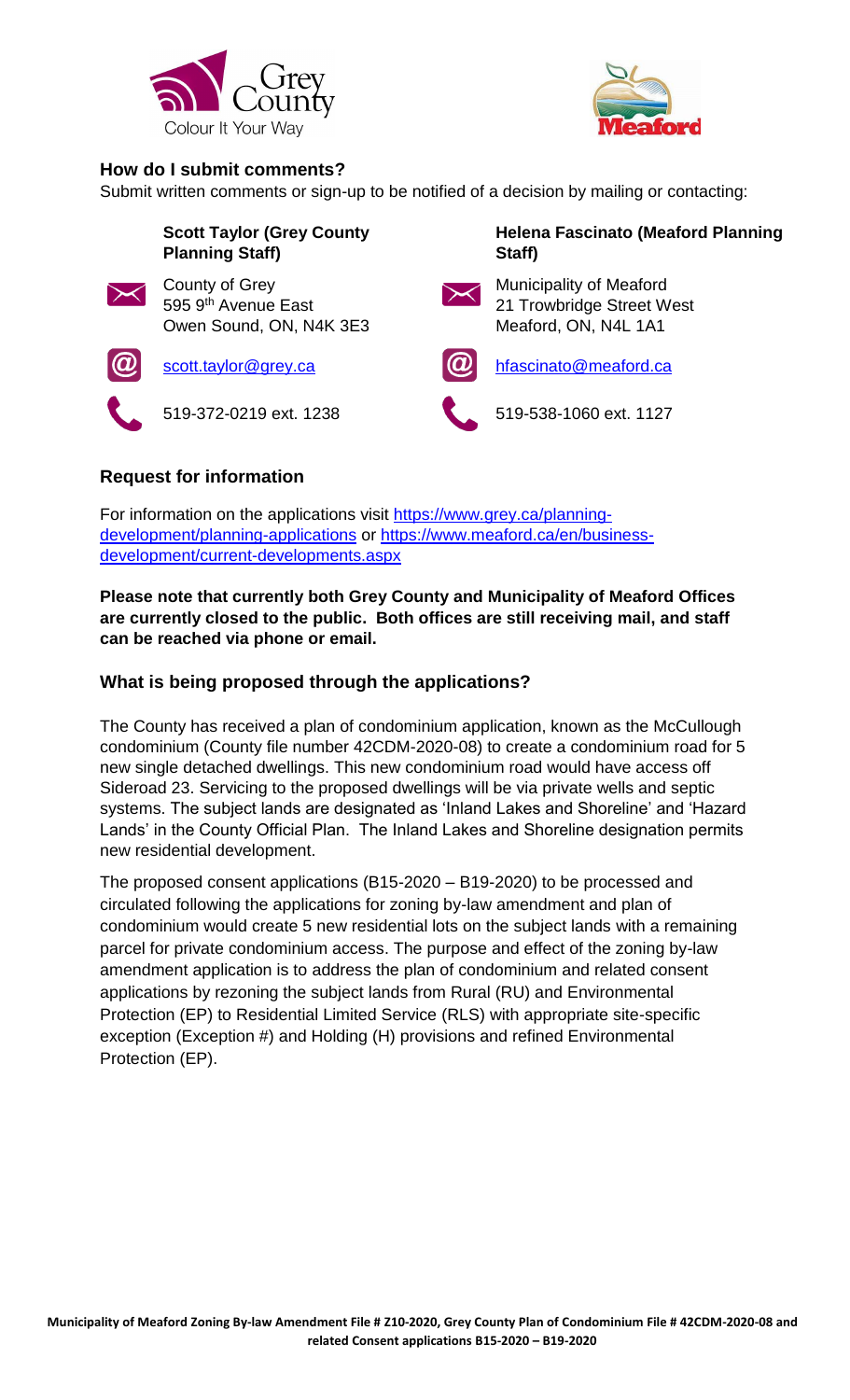





## **What can I expect at the Public Meeting?**

The public meeting is an opportunity for members of the public to learn more about the proposed development. Attendees have the opportunity to hear a brief presentation about the development, ask questions, and/or make statements either in favour of, or in opposition to the development.

The public meeting will take place at a virtual Council meeting and the moderator will keep the meeting in order and allow the applicant (and their development team), the public, and members of Council to speak and ask questions. Due to current conditions this public meeting maybe a virtual public meeting, via an online Council meeting. No decisions are made at this meeting, it is simply an opportunity to learn and provide feedback.

#### **Why is this Public Meeting being held and what are your rights?**

Within Ontario the planning and development process is an open and transparent process, where opinions from all individuals and groups are welcomed. By law a municipality must hold a public meeting, and this meeting is just one of your chances to learn about the development proposal and offer your opinions. Under the legislation governing this development process, which is sections 34 and 51 of the *Planning Act*, you have the following rights:

- 1. Any persons may attend the public meeting and/or make written or verbal representation either in support of or in opposition to the proposed zoning by-law amendment or plan of condominium. Please note the consent applications will be discussed at a separate meeting of the Committee of Adjustment to be scheduled at a later date.
- 2. If a *\*person* or public body would otherwise have an ability to appeal the decisions of the Municipality of Meaford or the County of Grey to the Ontario Land Tribunal but the person or public body does not make oral submissions at a public meeting or make written submissions to Municipality of Meaford before the zoning by-law amendment is approved or refused, or to the County of Grey before the plan of condominium is approved or refused, the person or public body is not entitled to appeal the decisions.
- 3. If a *\*person* or public body does not make oral submissions at a public meeting or make written submissions to the Municipality of Meaford before the zoning by-